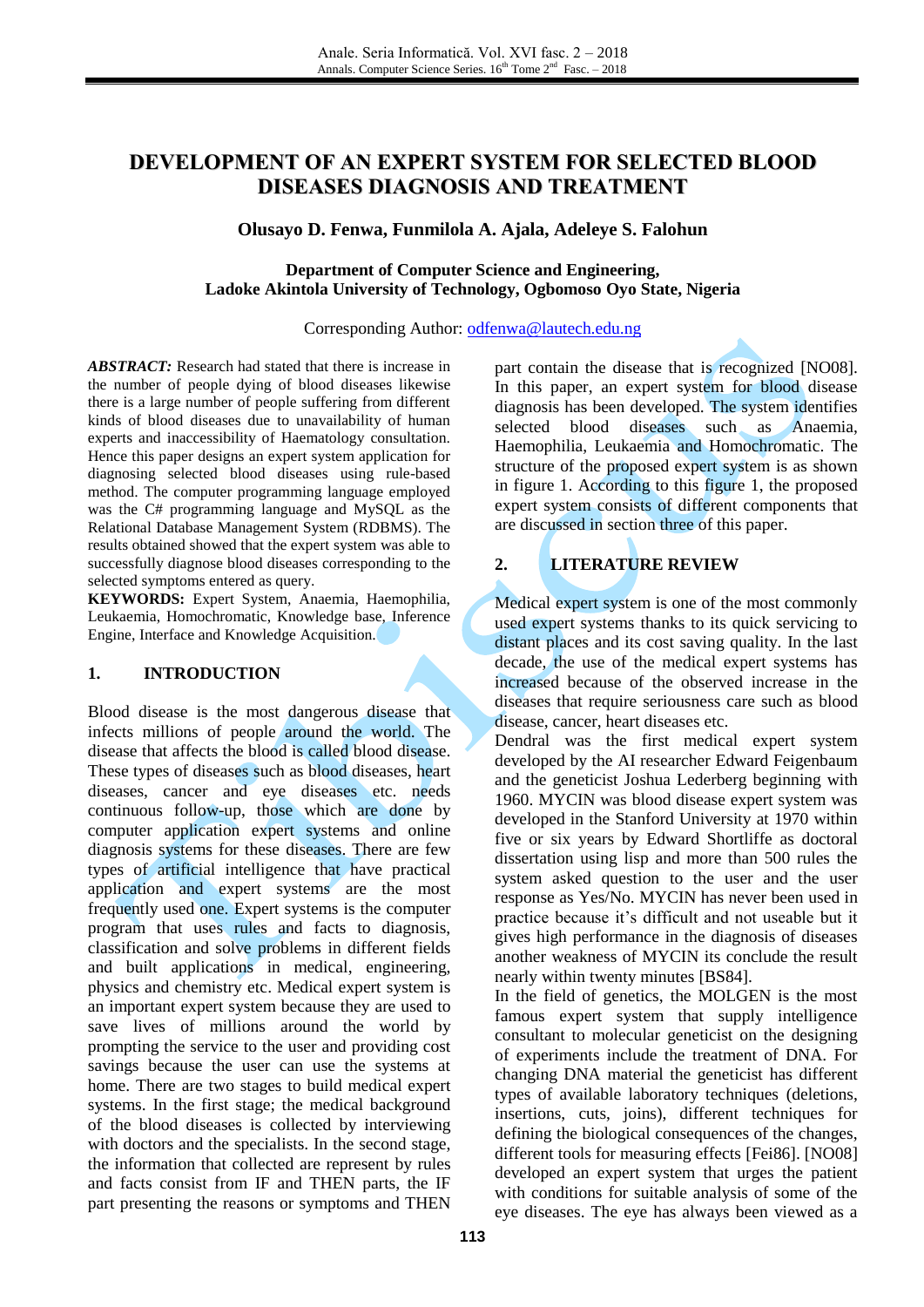tunnel to the inner workings of the body. The disease states frequently generate symptoms from the eye. CLIPS language is used as a tool for drawing expert system. A preliminary evaluation of the expert system was passed out and a optimistic response was acknowledged from the users.

[Ahm12] presented a Rule-Based Expert System for Neurological Disorders. This system diagnoses and treats more than 10 types of neurological diseases. It helps the patients to acquire the required recommendation regarding the unusual disorders attack to them due to their nervous system disorders. The expert rules were built up on the symptoms of each type of neurological disease, and they were offered using decision tree and deduced using backward-chaining technique. The knowledge base contains information, gathered from volumes and practitioners about neurology and its disorders. [OI11] developed an expert system for diagnosing Leukemia using Neuro–Fuzzy Expert System which is able to tell the patient his current condition as regards leukemia. No parameters are retrieved for this expert system.

## **3. MATERIALS AND METHODS**

### **3.1 Research Procedure**

Research procedure is represented the flow diagram consisting of: Preliminary Study, data collection, data analysis, system design and system implementation as shown in figure 1.

**Preliminary Study:** This is the stage where the authors collect information, study materials and data sources related to expert systems and these include; rule-based reasoning, the selected of blood diseases in humans, symptoms of the selected diseases and treatment.

**Data Collection:** Data sources used in expert systems to diagnose the selected blood diseases in humans include: data of the blood disease, each of the blood disease symptoms, disease information and solutions provided. The data required in this study were obtained from Literature Study and Consultation/Interview with experts, in this case ophthalmologist.



**Figure 1: Flow Diagram of the proposed Expert System**

**Data Analysis:** Based on the collected data, we conducted the following analysis steps: (i) made a list and coded blood diseases along with symptoms.

This expert system software can diagnose 4 types of blood diseases with 27 symptoms of the disease; (ii) Made Rule-Based System. In order to recognize the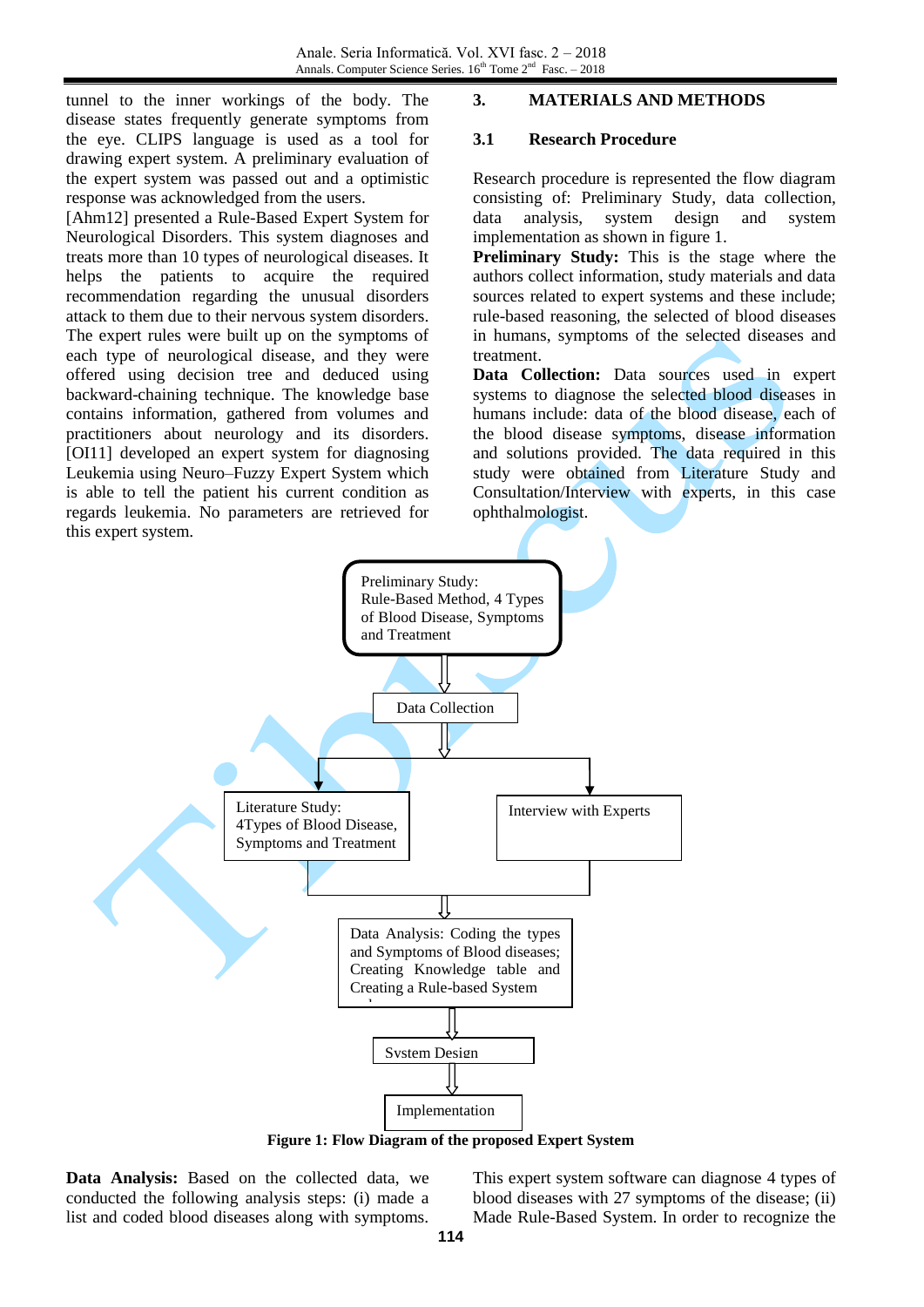type of blood disease, rules in expert system tracing are required.

**System Design:** The design of this system includes design process described by using hierarchical structure, the system flow chart, the design of the database and user interface.

**System Implementation:** The activity performed at this stage was the programming or coding. This stage was the translation of the design into the form of computer programming language. This research employed C# programming language.

## **3.2. Proposed Expert System Structure**

The proposed Expert system structure is shown in the Figure. 2. The main components of the expert system are knowledge base, inference engine, user interface and knowledge acquisition.

#### **i. Knowledge Base**

Knowledge base is a unit where the knowledge of an expert system is accumulated. Knowledge base is one of the most important components of an expert system, because the quality of this unit determines how the user will deal with the expert or the system. The Knowledge Base encloses information with reference to diseases which are characterized as a set of if-then production rules. The knowledge base is analogue to the long-standing human memory. The whole sorting of production rules is prepared in the

knowledge base and this can be understood with the help of examples. For example:

**IF** Fatigue, Dizziness, shortness of breath, Pale skin, Cold hands and feet

### **THEN** Anaemia

### **ii. Inference engine**

It functions like an engine; it directs the search in different directions in the knowledge base up to answer to the question. An inference engine can be either simple or complicated, depending on the structure of the knowledge base. In the proposed system, the inference engine selects a rule for testing and examines whether the condition(s) of this rule are valid or not. These conditions are examined through asking the users some questions. When the conditions of a rule are valid, then the result of that rule will be correct and valid. Therefore, this rule is activated and its result is added to the knowledge base. In addition, this result is displayed on the user interface as information in each stage.

### **iii. Explanation**

This mode allows the system to explain its conclusions and its reasoning process. This ability comes from the AND/OR trees created during the production system reasoning process.

### **iv. User interface**

The user interface is communicated between the user and the system, Success of any expert system depends on the quality and the easiest to implement the user interface.



**Figure 2: The relationship between different components of the proposed expert system**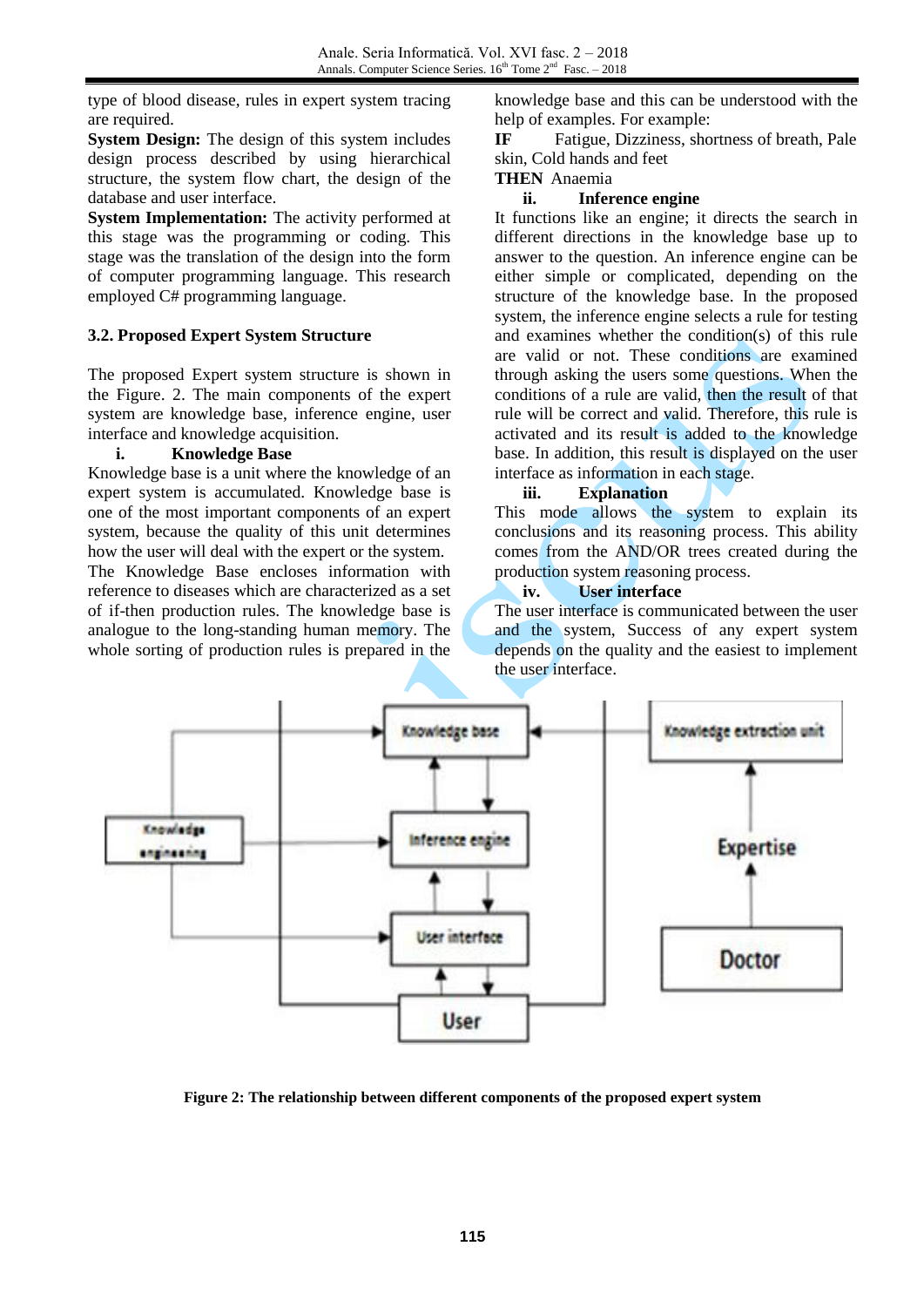

**Figure 3: Hierarchical Structure of the Proposed System** 

#### **v. Knowledge Acquisition**

Knowledge acquisition means getting knowledge of a particular domain from some source, usually human, and building it into a computer system. The knowledge acquisition can be classified into three categories: manual, semiautomatic and automatic. In this paper, manual method is adopted. In Manual methods the knowledge engineer extracts expert knowledge and then codes it in a suitable format. Methods of knowledge acquisition in this system are as follow:

 Knowledge acquisition through free interviews with experts in the problem domain. Interview with knowledge experts is one of the most useful methods for extraction and adaptation of new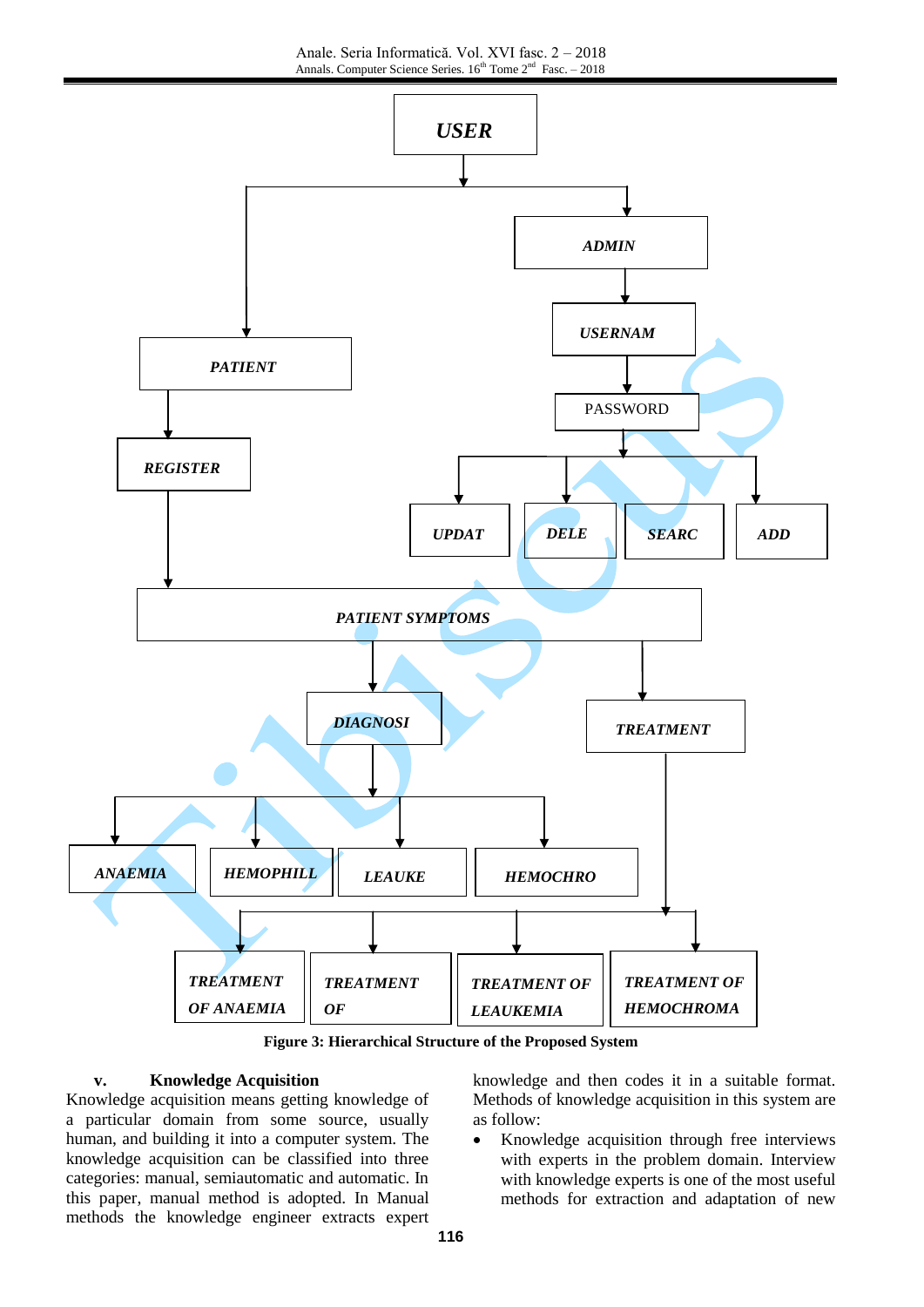knowledge. Knowledge acquisition through interview helps the support of knowledge extraction without knowledge engineering. Figure 2 shows the relationship between an expert and the knowledge base.

 Knowledge acquisition through studying books and journals to extract knowledge. In this method, the required knowledge is extracted after studying the relevant references and applying knowledge engineering.

## **3.3 System Design**

The system design is the art of designing how the program works using tools. This phase consists of the input design, output design and design tools. The hierarchical structure is adopted in this paper.

## **3.3.1 Input Design**

Input is the raw data that are fed into the computer system in order to perform an operation.

The input devices are the keyboard and the mouse.

## **3.3.2 Output Design**

Output design refers to the information produced after processing the data that was fed into the system through the input device. The output device is the computer screen and paper.

The outputs expected from new system are:

- Patient records
- Information about haematology

## **3.3.3 The System Design Tool**

The system design tool employed is Hierarchical Structure.

## **4. SYSTEM IMPLEMENTATION**

## **4.1 Overview**

This discusses the detail of putting this design into implementation. It discusses the system requirement in terms of hardware and software requirement that will be needed to facilitate smooth running of the application and the choice of programming language to be used.

## **4.2 Choice of Programming Language**

The programming language suggested for the implementation this system (haemaxpert) is C-Sharp. C-Sharp was chosen because it is a very flexible and powerful programming language developed by Microsoft Corporation.

### **4.3 System Requirement**

For this design to work perfectly, some basic hardware and software are required.

### **4.3.1 Hardware Requirement**

Input Devices: Enhanced/Standard Keyboard Mouse

Memory: 2.0GB RAM Processor: Dual Core Output Device: 2.4GHZ Laptop A printer that is compatible with the computer system you are using.

## **4.3.2 Software Requirement**

Operating System: Microsoft Window Ultimate Application Packages: Visual Studio 2010 Microsoft Accesses

## **4.4 Features of the Application**

**Main Application Page:** the main application page is to contain all the major menu of the system as shown in figure 4. This is where you can login into the various sections of 'Admin', 'Medicals' and 'Patient'.

**Patient Module:** The patient module is to allow the user to give the patient bio data is as shown in figure 5. It has the following submenu:

- Add
- Delete
- Search
- **U**ndate

**Diagnosis Module:** The patient's disease is diagnosed here by clicking on the symptoms that correspond to the patients compliant.

**Result Module:** This module gives the result of the diagnosis made for the patient and then gives the name of the disease the patient is suffering from.

Treatment module: This module provides information about the necessary treatment for diagnosis made.

There are sections for Admin, Medicals and Patients. **Admin Section:** The knowledge engineer is to access the software for any modification.

**Patient Section:** This allows any user to be able to register and make use of the expert system.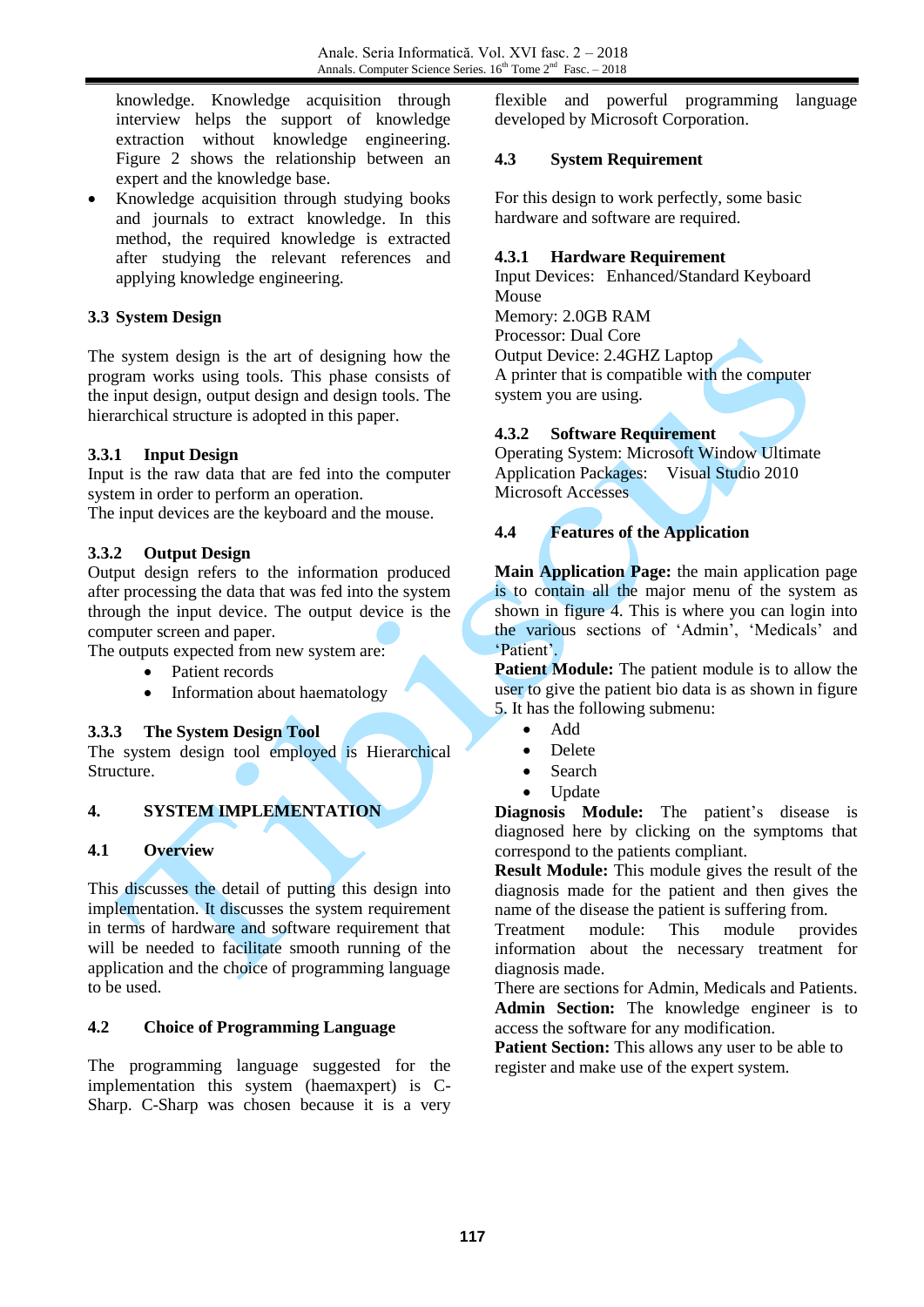Anale. Seria Informatică. Vol. XVI fasc. 2 – 2018 Annals. Computer Science Series. 16<sup>th</sup> Tome 2<sup>nd</sup> Fasc. - 2018



**Figure 4: Main Application Page**

| <b>PatientRegistration</b>  |      | $\overline{\phantom{a}}$ $\overline{\phantom{a}}$ $\overline{\phantom{a}}$ $\overline{\phantom{a}}$ $\overline{\phantom{a}}$ |
|-----------------------------|------|------------------------------------------------------------------------------------------------------------------------------|
| Registration Of New Patient |      |                                                                                                                              |
| FullName:                   |      |                                                                                                                              |
| Address:                    |      |                                                                                                                              |
|                             |      |                                                                                                                              |
|                             |      |                                                                                                                              |
| Sex:                        |      |                                                                                                                              |
| Marital Status :            |      |                                                                                                                              |
| Age :                       |      |                                                                                                                              |
| Genotype:                   | ▼    |                                                                                                                              |
|                             | Save |                                                                                                                              |
|                             |      |                                                                                                                              |

**Figure 5: Interface for Patient Registration**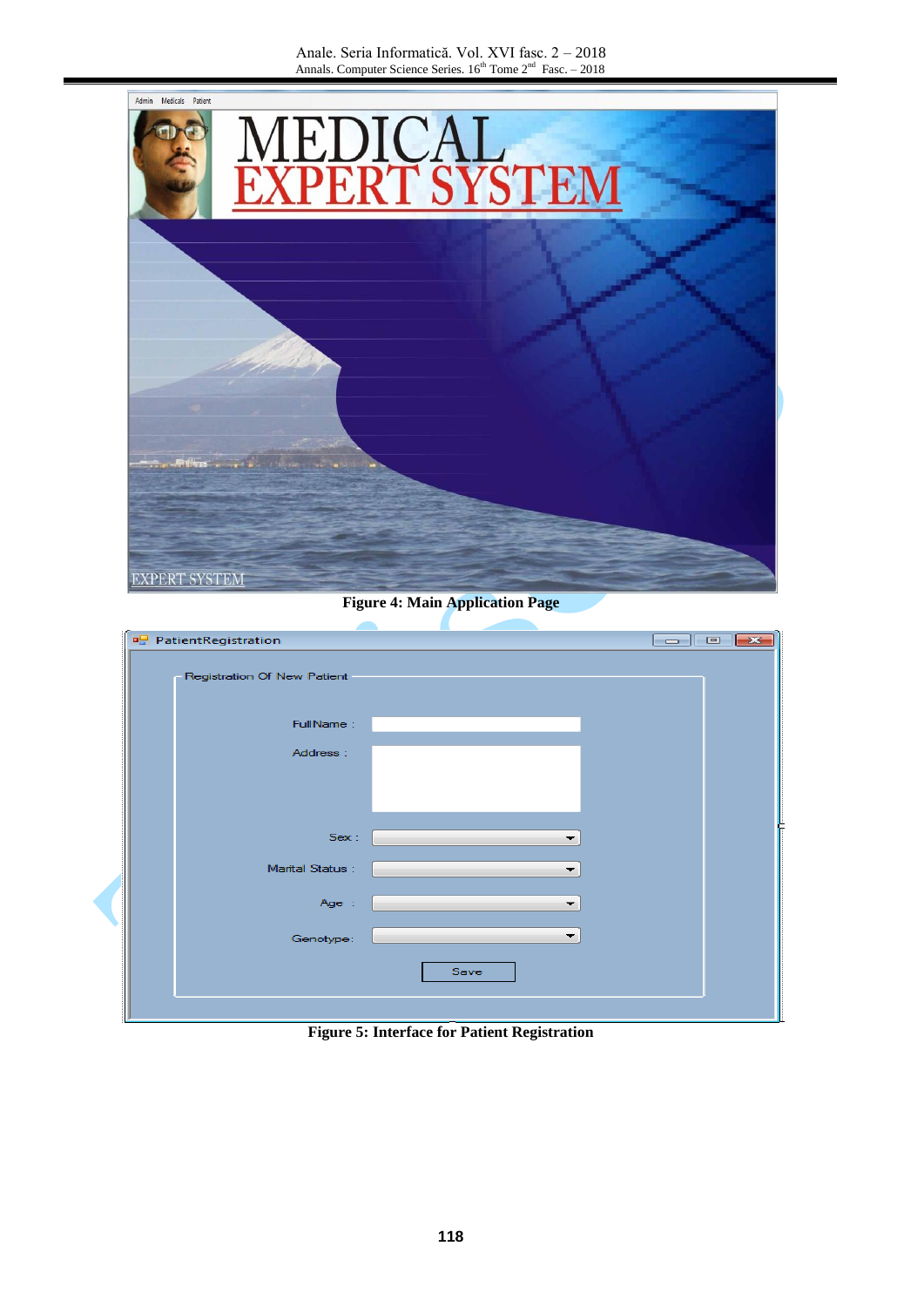Anale. Seria Informatică. Vol. XVI fasc. 2 – 2018 Annals. Computer Science Series. 16<sup>th</sup> Tome 2<sup>nd</sup> Fasc. - 2018

| ID | FullName                                 | <b>Address</b>       | Sex        | <b>MaritalStatus</b> | Age  | Genotype    |                          |
|----|------------------------------------------|----------------------|------------|----------------------|------|-------------|--------------------------|
|    | adeyinka                                 | ccdgd                | Male       | Married              | 1933 | <b>NULL</b> |                          |
|    | adeyinka oluwa 87, nosmam                |                      |            |                      |      | <b>NULL</b> |                          |
|    | adeolu yinka                             | under g, lautec      |            |                      |      | NULL        |                          |
|    | 8666                                     | fglkh                |            |                      |      | <b>NULL</b> |                          |
|    | gomes john                               | under g, lautec Male |            | <b>Divorced</b>      | 20   | SS          |                          |
|    | asayo wale                               | under g              | Male       | Married              | 6    | SS          |                          |
|    | easda                                    | asdasdasdasd         | Female     | Married              | 6    | SC          |                          |
|    | wrwsf                                    | fsfsfsfs             | Male       | Married              | 4    | AC          |                          |
|    | ewtewtyreyreyre                          | eryeryreyery         | Female     | Single               | 6    | AA          |                          |
| 10 | adekunle james                           | lagos state          | Male       | Divorced             | 38   | AA          |                          |
|    | Fehintola Suraj                          | under g              | Male       | Single               | 25   | AS          |                          |
|    | DiagnosisCenter                          | Patient Information  |            |                      |      |             |                          |
|    |                                          | Patient Name:        |            | ayotunde             |      |             | Patient Number: F7C1C89A |
|    |                                          |                      | 16<br>Age: |                      |      |             | <b>Male</b><br>Sex:      |
|    | <b>Please Select Patient Symptoms</b>    |                      |            |                      |      |             |                          |
|    | $\sqrt{ }$ temperature                   |                      |            |                      |      |             |                          |
|    | $\triangledown$ cold<br>yellow eyes ball |                      |            |                      |      |             |                          |
|    |                                          |                      |            |                      |      |             |                          |

**Figure 7: An Interface where user can select symptoms and can be diagnosed**

Diagnose

Headache DizzyNess Insomnia

### **Table 1: The Table containing Diseases, Symptoms and Treatment**

| S/N | <b>DISEASES</b> | <b>SYMPTOMS</b>                                                                                             | <b>TREATMENT</b>                          |
|-----|-----------------|-------------------------------------------------------------------------------------------------------------|-------------------------------------------|
|     | Anemia          | Paleness, Weakness, Cold hands and feet Tiredness, Shortness Increase in in-take of iron in foods           |                                           |
|     |                 | of Breath, Heart Palpation, Chest Pain, Pale skin, Dizziness                                                | like liver, sea foods, dried fruits, lima |
|     |                 |                                                                                                             | beans, Eating foods that contain          |
|     |                 |                                                                                                             | vitamin C, foliate, and vitamin B12       |
|     |                 |                                                                                                             | which help your body absorb iron.         |
| 2   |                 | Hemophilia Blood in the urine, Blood in the stool, Deep bruises, Large and Stop and Prevent bleeds with the |                                           |
|     |                 | unexplained bruises, Excessive bleeding, Bleeding gums, Frequent clotting factor that is lacking.           |                                           |
|     |                 | nosebleeds, Pain in the joints, tight joints, Irritability (in children)                                    |                                           |
| 3   |                 | Leukaemia Excessive sweating, especially at night, fatigue and weakness Chemotherapy uses drugs to kill     |                                           |
|     |                 | that don't go away with rest, unintentional weight loss, bone leukaemia cells; Radiation therapy;           |                                           |
|     |                 | pain and tenderness painless, swollen lymph nodes (especially Stem cell transplantation, Biological         |                                           |
|     |                 | in the neck and armpits), enlargement of the liver or spleen, red or immune therapy                         |                                           |
|     |                 | spots on the skin, called petechiae, bleeding easily and bruising,                                          |                                           |
|     |                 | easily fever or chills                                                                                      |                                           |